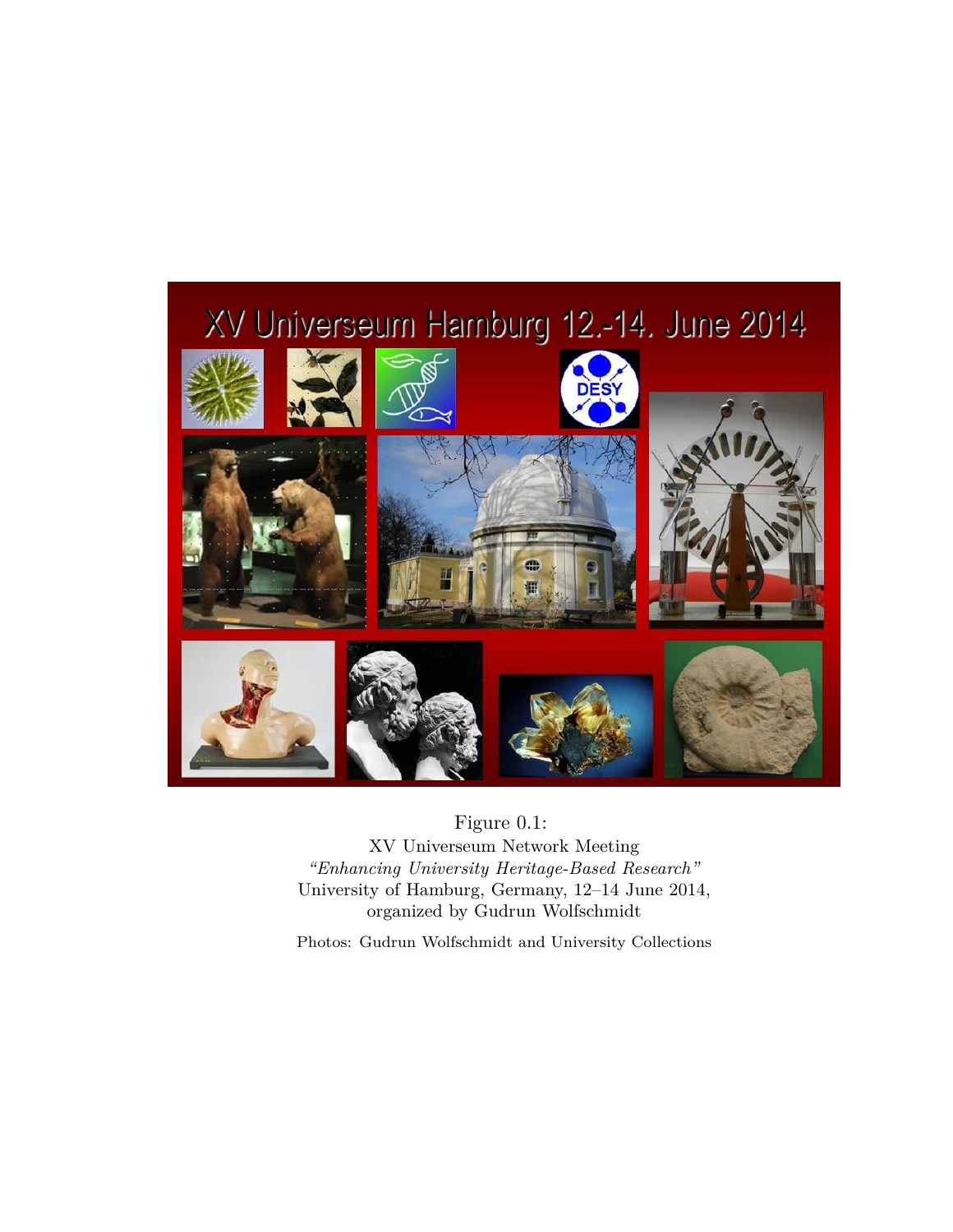Nuncius Hamburgensis Beiträge zur Geschichte der Naturwissenschaften Band 33

**Gudrun Wolfschmidt (ed.)**

# **Enhancing University Heritage-Based Research**

**Proceedings of the**

**XV Universeum Network Meeting,**

**Hamburg, 12–14 June 2014.**



**Hamburg: tredition 2016**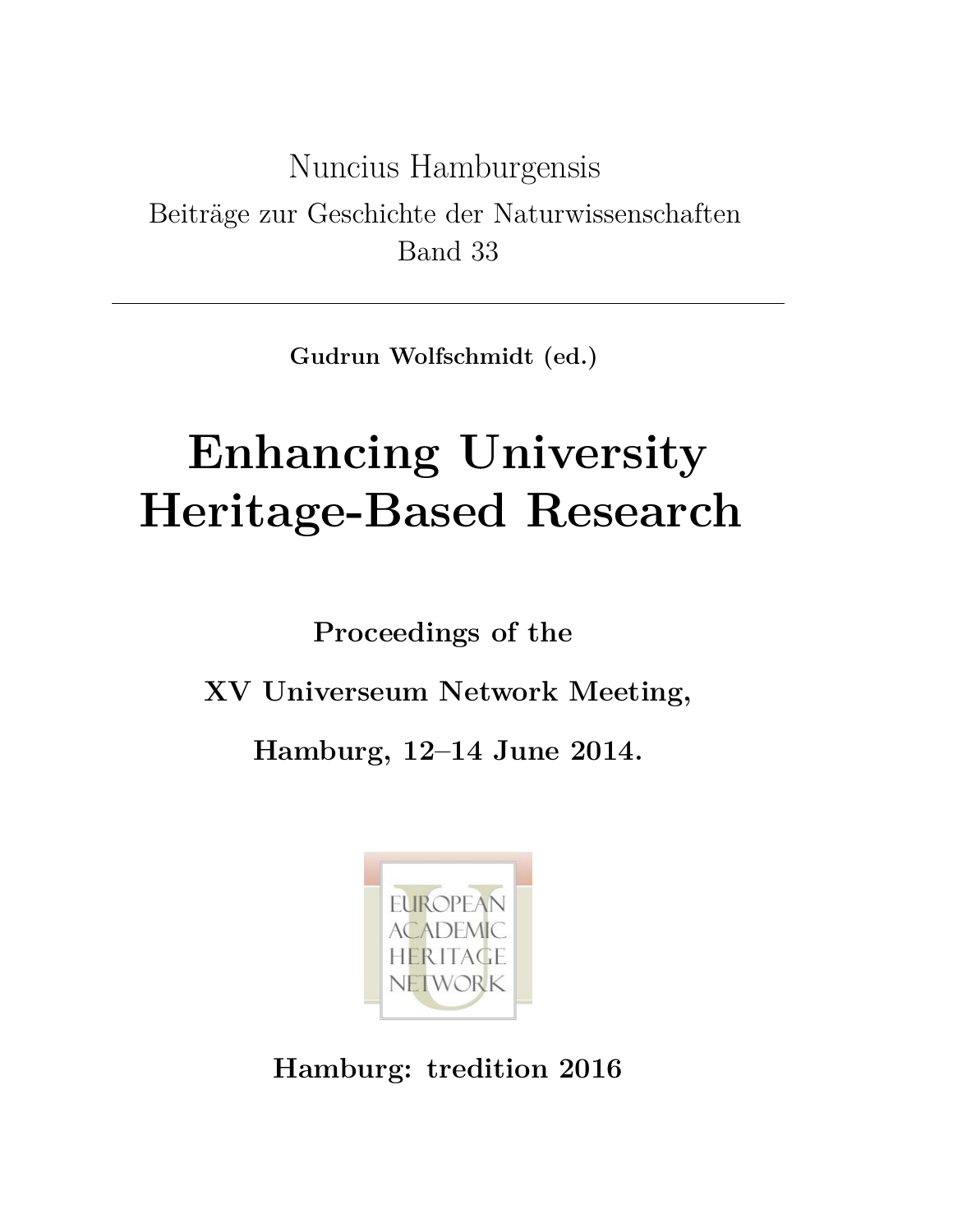## Nuncius Hamburgensis Beiträge zur Geschichte der Naturwissenschaften

Hg. von Gudrun Wolfschmidt, Universität Hamburg, Zentrum für Geschichte der Naturwissenschaft und Technik (ISSN 1610-6164).

*Diese Reihe "Nuncius Hamburgensis" wird gefördert von der Hans Schimank-Gedächtnisstiftung. Dieser Titel wurde inspiriert von "Sidereus Nuncius" und von "Wandsbeker Bote".*

Wolfschmidt, Gudrun (ed.): Enhancing University Heritage-Based Research. Proceedings of the XV Universeum Network Meeting, Hamburg, 12–14 June 2014. Hamburg: tredition (Nuncius Hamburgensis – Beiträge zur Geschichte der Naturwissenschaften; Band 33) 2016.

*Figure on front cover and Frontispice: Collage – Hamburg University Collections (Photos: G. Wolfschmidt, University Collections)*

*Title page: Logo: Universeum Back cover: ARGUS detector (DESY) illuminated 2014 (Photo: Anna Watts, Amsterdam)*

Center for History of Science and Technology, Hamburg Observatory, Department of Physics, Faculty for Mathematics, Informatics and Natural Sciences (MIN), University of Hamburg Bundesstraße 55 – Geomatikum, D-20146 Hamburg http://www.hs.uni-hamburg.de/DE/GNT/w.htm

The book is supported by the Schimank-Stiftung and by the University of Hamburg.

Das Werk, einschließlich aller seiner Teile, ist urheberrechtlich geschützt. Jede Verwertung ist ohne Zustimmung des Verlages und des Autors unzulässig. Dies gilt insbesondere für Vervielfältigungen, Übersetzungen, Mikroverfilmungen und die Einspeicherung und Verarbeitung in elektronischen Systemen.

Verlag: tredition GmbH, Mittelweg 177, 20148 Hamburg ISBN 978-3-7345-2751-7 (Paperback), 978-3-7345-2752-4 (Hardcover) c 2016 Gudrun Wolfschmidt. Printed in Germany.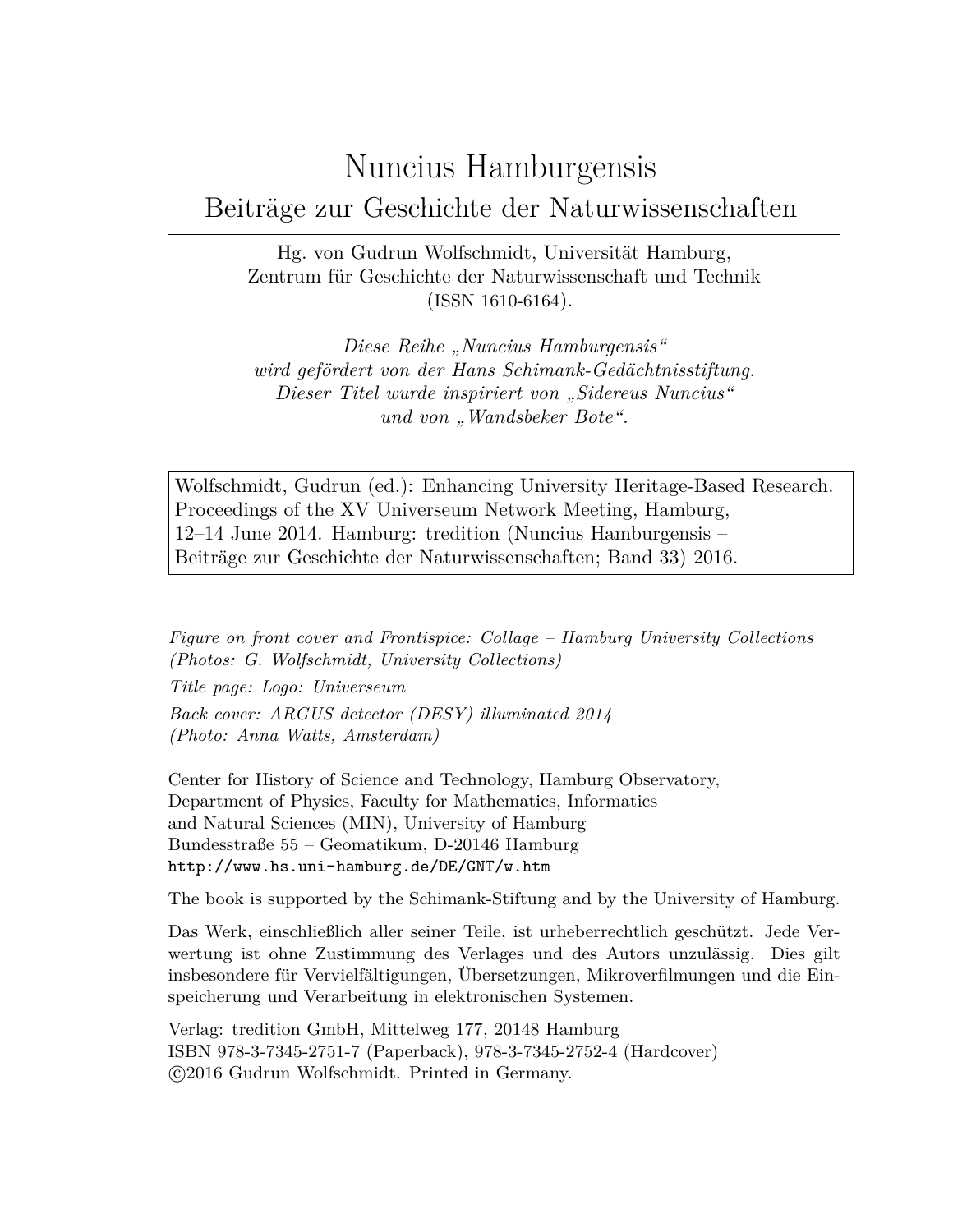## Contents

|                     | Preface: Enhancing University Heritage-Based Research                           |    |
|---------------------|---------------------------------------------------------------------------------|----|
|                     | G. Wolfschmidt, M. Lourenço, S. Soubiran, S. Talas, R. Wittje                   | 13 |
|                     |                                                                                 | 13 |
| <b>INTRODUCTION</b> |                                                                                 |    |
|                     | 1 Hamburg University Collections – Mirror of Research                           |    |
|                     | Antje Zare & Gudrun Wolfschmidt (Hamburg)                                       | 15 |
|                     |                                                                                 |    |
|                     | 2 Repositioning University Collections as Scientific Infrastructures.           |    |
|                     | A New Approach in Germany                                                       |    |
|                     | Cornelia Weber, Sarah Link, Martin Stricker and Oliver Zauzig (Berlin)          | 31 |
| 2.1                 |                                                                                 | 31 |
| 2.2                 |                                                                                 | 32 |
| 2.3                 | Recent activities at universities in Germany                                    | 34 |
| 2.4                 | The Coordination Centre for Scientific University Collections in Ger-           |    |
|                     |                                                                                 | 36 |
|                     | 2.4.1<br>Development and quality assurance $\ldots \ldots \ldots \ldots \ldots$ | 36 |
|                     | 2.4.2<br>Communication and networking                                           | 39 |
|                     | 2.4.3                                                                           | 40 |
|                     | 2.4.4                                                                           | 42 |
| 2.5                 |                                                                                 | 42 |
| 2.6                 |                                                                                 | 43 |
|                     |                                                                                 |    |
|                     | CONSERVATION AND SCIENTIFIC RESEARCH ON COLLECTIONS                             | 43 |
|                     |                                                                                 |    |
|                     | 3 The Historical Collection of Rock Thin Sections at the Technische Universität |    |
|                     | Bergakademie Freiberg and Evaluation of Digitization Methods                    |    |
|                     | Susanne Eberspächer, Jan-Michael Lange, Jörg Zaun, Christin Kehrer and          |    |
|                     | Gerhard Heide (Freiberg and Dresden)                                            | 45 |
| 3.1                 |                                                                                 | 46 |
| 3.2                 |                                                                                 | 47 |
| 3.3                 |                                                                                 | 49 |
| 3.4                 |                                                                                 | 50 |
|                     | 3.4.1                                                                           | 50 |
|                     | Comparison of Digitization Methods<br>3.4.2                                     | 51 |
| 3.5                 |                                                                                 | 55 |
| 3.6                 |                                                                                 | 55 |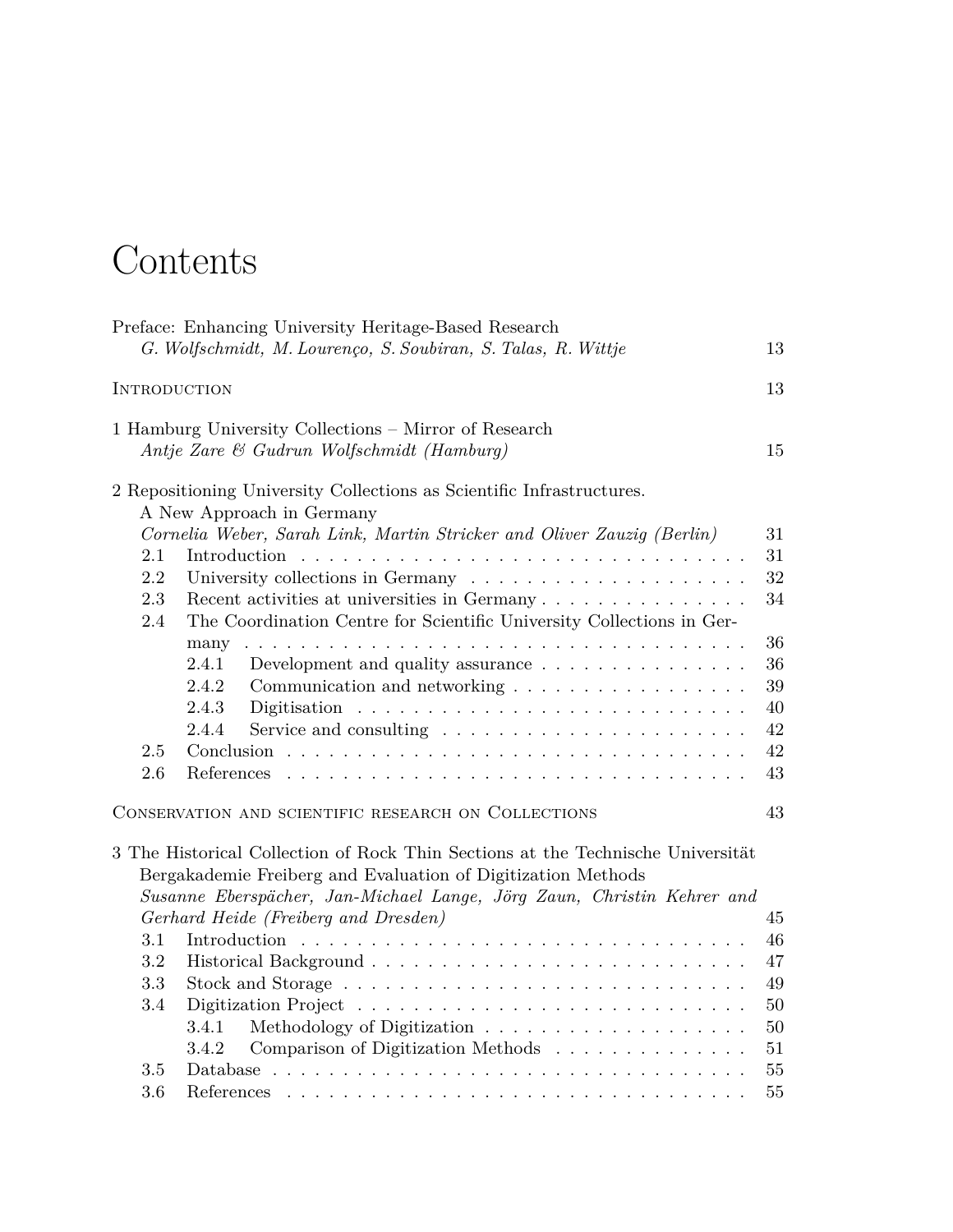|         | 4 249 Coloured Plates of Meissen Porcelain:                                                       |    |
|---------|---------------------------------------------------------------------------------------------------|----|
|         | A Part of the Mineral Collections of Abraham Gottlob Werner                                       |    |
|         | Beata Heide, Susanne Paskoff, Andreas Massanek and Gerhard Heide (Freiberg                        |    |
|         | / Saxony, Germany)                                                                                | 59 |
| 4.1     |                                                                                                   | 60 |
| 4.2     | Description of the porcelain plates $\dots \dots \dots \dots \dots \dots \dots$                   | 61 |
| 4.3     |                                                                                                   | 64 |
| 4.4     |                                                                                                   | 65 |
| 4.5     |                                                                                                   | 66 |
| 4.6     |                                                                                                   | 68 |
| 4.7     |                                                                                                   | 68 |
| 4.8     |                                                                                                   | 69 |
|         | 5 Conservation and scientific research on Collections – short contributions                       | 73 |
| 5.1     | The Conservation of the 1-m-Reflector Telescope: Technical Heritage<br>at the Hamburg Observatory |    |
|         | Beatrix Alscher (Berlin, Hamburg, Germany)                                                        | 73 |
| $5.2\,$ | Coal, petroleum and leaves $-$ the fossil fuel geology collection at the                          |    |
|         | TU Bergakademie Freiberg                                                                          |    |
|         | Birgit Gaitzsch, Ilja Kogan and Norbert Volkmann (Freiberg/Saxony,                                |    |
|         |                                                                                                   | 75 |
| $5.3\,$ | Freiberg University makes fossils and coal available via the internet                             |    |
|         | Ilja Kogan and Birgit Gaitzsch (Freiberg/Saxony, Germany) $\ldots$ .                              | 76 |
| 5.4     | Is it possible to evaluate the impact of a collection on research?                                |    |
|         | Bruno Vila (Marseille, France)                                                                    | 77 |
| 5.5     | How herbarium specimens may give clues about $XXI^{th}$ century envi-                             |    |
|         | ronmental questions                                                                               |    |
|         | Nathalie Séjalon-Delmas (Toulouse, France)                                                        | 78 |
| 5.6     | The collection of Hevelius' academic heritage in Gdańsk and its ben-                              |    |
|         | efits for the study of scientific instruments                                                     |    |
|         |                                                                                                   | 80 |
|         | HERITAGE AND RESEARCH IN HISTORY OF SCIENCE                                                       | 83 |
|         | 6 Transformation into Heritage: Research before the Presentation of the Jungius                   |    |
| Archive |                                                                                                   |    |
|         | Eike-Christian Harden (Hamburg)                                                                   | 85 |
| 6.1     |                                                                                                   | 86 |
| 6.2     |                                                                                                   | 86 |
| 6.3     |                                                                                                   | 87 |
| 6.4     | The digitisation project $\ldots \ldots \ldots \ldots \ldots \ldots \ldots \ldots$                | 89 |
| 6.5     |                                                                                                   | 91 |
| 6.6     |                                                                                                   | 93 |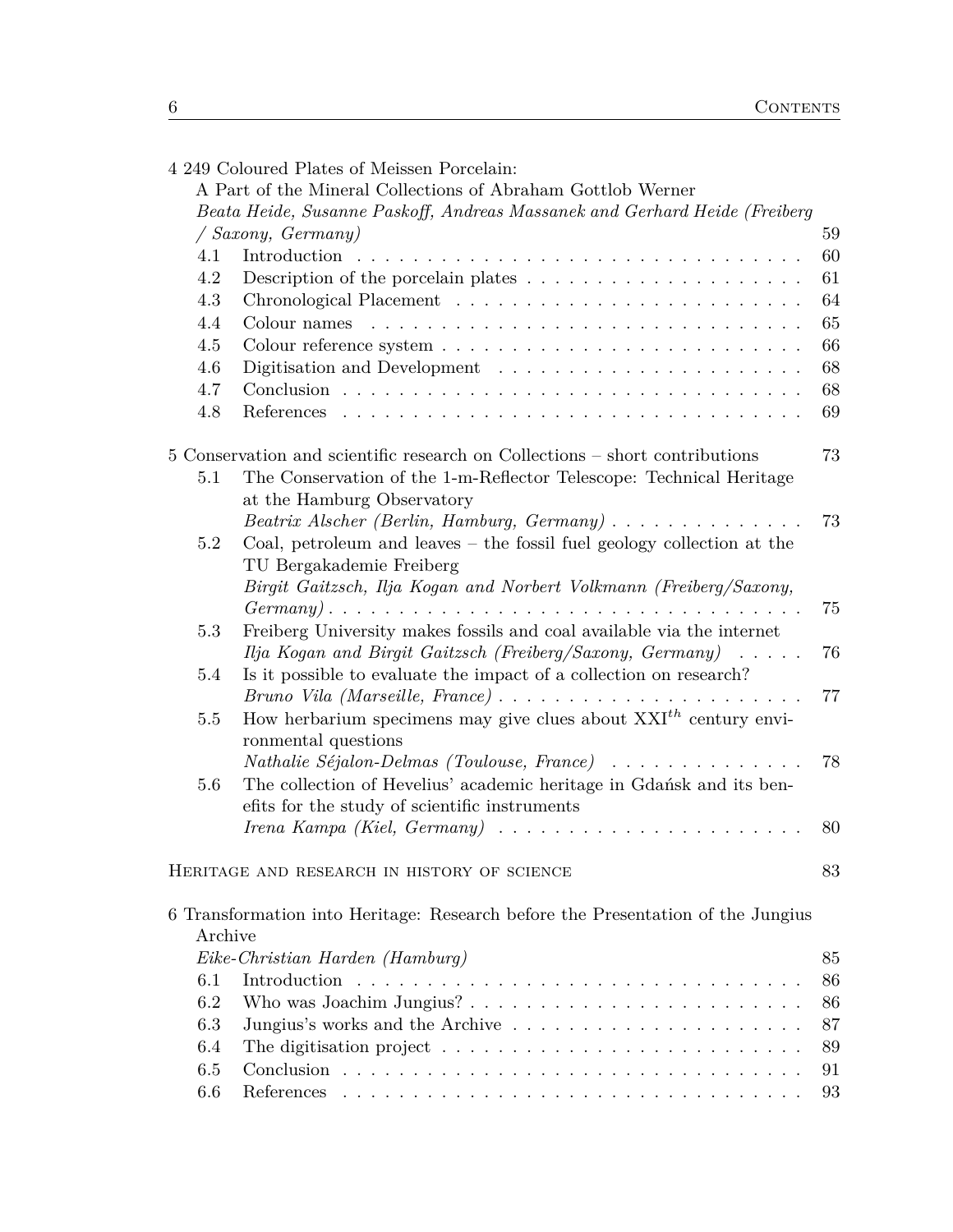|      | 7 The historical geoscientific collection of the city of Görlitz in Saxony -<br>In the periphery of universities in the late $18^{th}$ century and today |     |
|------|----------------------------------------------------------------------------------------------------------------------------------------------------------|-----|
|      | Anke Tietz (Freiberg)                                                                                                                                    | 95  |
| 7.1  | Introduction                                                                                                                                             | 96  |
| 7.2  | Historical overview – Geoscientific collection of the OLGdW $\ldots$ .                                                                                   | 97  |
| 7.3  | Adolf Traugott von Gersdorf (1744–1807)                                                                                                                  | 100 |
| 7.4  | Potential for research regarding the example of Gersdorf's Switzerland                                                                                   |     |
|      |                                                                                                                                                          | 104 |
| 7.5  |                                                                                                                                                          | 110 |
| 7.6  |                                                                                                                                                          | 111 |
|      | 8 Heritage and research in history of science - short contributions                                                                                      | 115 |
| 8.1  | Research as a line of defence of historic astronomical instrumentation                                                                                   | 115 |
| 8.2  | A comprehensive study of the scientific heritage of the Astronomical<br>Observatory of Kyiv University                                                   |     |
|      | Liliya V. Kazantseva and Sergey A. Salata (Kyiv, Ukraine) $\ldots \ldots$                                                                                | 116 |
| 8.3  | A science museum without research into the history of science?                                                                                           |     |
|      | Lea Leppik (Tartu, Estonia) $\ldots \ldots \ldots \ldots \ldots \ldots \ldots \ldots$                                                                    | 118 |
|      | NETWORKS INSIDE AND OUTSIDE UNIVERSITIES                                                                                                                 | 119 |
|      | 9 Scienific heritage, inside and outside academia                                                                                                        |     |
|      | Daniëlle De Vooght and Tijl Vereenooghe (Mechelen, Belgium) and Simon                                                                                    |     |
|      | Leenknegt (Ghent, Belgium)                                                                                                                               | 121 |
| 9.1  | Introducing ETWIE and the Interuniversity Platform for Academic                                                                                          |     |
|      | Heritage $\ldots \ldots \ldots \ldots \ldots \ldots \ldots \ldots \ldots \ldots \ldots$                                                                  | 122 |
| 9.2  | A variety of collection holders $\dots \dots \dots \dots \dots \dots \dots \dots \dots$                                                                  | 122 |
| 9.3  | Specific collections call for specific  problems                                                                                                         | 125 |
| 9.4  | Inside and outside academia $\ldots \ldots \ldots \ldots \ldots \ldots \ldots \ldots$                                                                    | 127 |
| 9.5  | Universities and heritage organizations: unite! $\ldots \ldots \ldots \ldots$                                                                            | 128 |
| 9.6  | References<br><b>Contract</b>                                                                                                                            | 129 |
|      | 10 Networks inside and outside universities – short contributions                                                                                        | 133 |
| 10.1 | Disseminating the scientific knowledge: Interdisciplinary itineraries on<br>common themes of the Italian university museums network                      |     |
|      | Elena Corradini (Modena, Italy) and Luigi Campanella (Roma, Italy)                                                                                       | 133 |
| 10.2 | From the city collections to the university collections Brussels and the<br>ULB                                                                          |     |
|      |                                                                                                                                                          | 134 |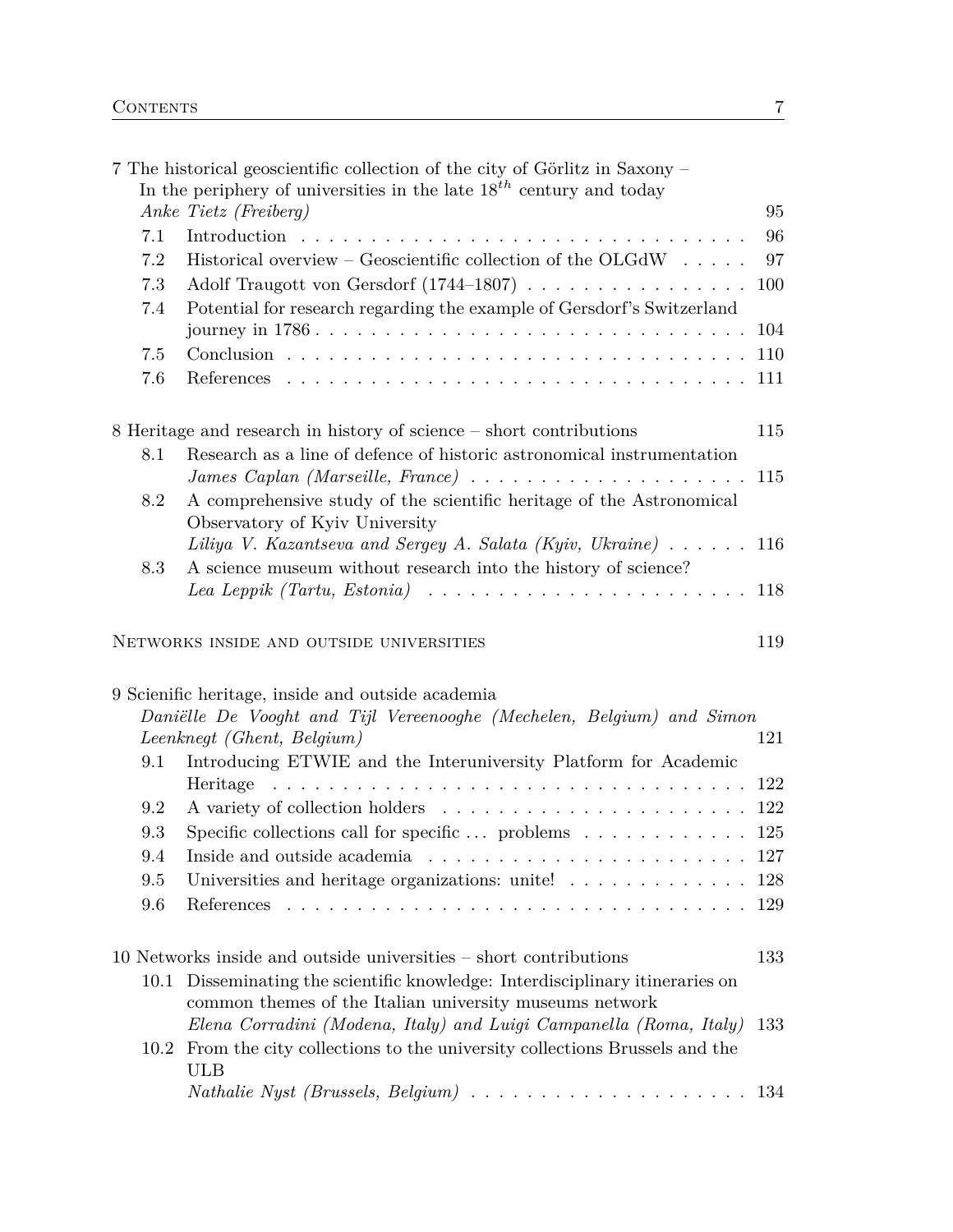|      | 10.3 Et in academia ego? Flemish University colleges and academic her-<br>itage            |     |
|------|--------------------------------------------------------------------------------------------|-----|
|      | Simon Leenknegt, Danny M.J. Segers und Isabel Rotthier (Ghent,                             |     |
|      | Belgium), Trudi Noordermeer (Antwerp, Belgium), Frank Scheelings                           |     |
|      | (Brussels, Belgium) and Geert Vanpaemel (Leuven, Belgium)                                  | 136 |
| 10.4 | Reinvent – Reseaching $19^{th}$ century Scottish textile heritage                          |     |
|      | Klaus Staubermann (Edinburgh, Scotland) and Anita Quye (Glasgow,                           |     |
|      | $\mathbf{r}$                                                                               | 138 |
|      | RESEARCH EXCHANGES BETWEEN PUBLIC AND ACADEMIC AUDIENCES                                   | 139 |
|      | 11 Reflection about science at the Ghent University Museum                                 |     |
|      | Jelle De Schrijver, Chantal Dugardin, Dominick Verschelde and Danny M.J.                   |     |
|      | Segers (Ghent, Belgium)                                                                    | 141 |
|      |                                                                                            | 142 |
|      |                                                                                            | 142 |
|      | 11.3 Problem analysis: misconceptions about the nature of science?                         | 143 |
|      |                                                                                            | 145 |
|      | 11.5 Energy, a case study $\ldots \ldots \ldots \ldots \ldots \ldots \ldots \ldots \ldots$ | 145 |
|      | 11.6 Evaluation: nature of science in the university museum 146                            | 147 |
|      |                                                                                            |     |
|      |                                                                                            |     |
|      | 12 The Interdisciplinary Appeal of a Natural History Collection:                           |     |
|      | The Case of the Jura-Museum Eichstätt                                                      |     |
|      | Martina Kölbl-Ebert (Eichstätt)                                                            | 151 |
|      | 12.1 Collegium Willibaldinum - The Bishop's Seminary in Eichstätt                          | 152 |
|      | 12.2 The Eichstätt Natural History Collection                                              | 153 |
|      |                                                                                            | 155 |
|      | 12.4 Exhibitions and Education                                                             | 157 |
|      |                                                                                            | 160 |
|      | 12.6 References                                                                            | 163 |
|      | 13 Research exchanges between public and academic audiences –                              |     |
|      | short contributions                                                                        | 167 |
|      | 13.1 The mission scientific of heritage preservation being hijacked                        |     |
|      | Anne-Marie Delaune (Limoges, France)                                                       | 167 |
|      | 13.2 Public engagement with research and new opportunities for the Uni-                    |     |
|      | versity of Aberdeen's museums                                                              |     |
|      |                                                                                            | 168 |
| 13.3 | Reinventing the academic museum $-$ the brief for a Hunterian collec-                      |     |
|      | tions study centre                                                                         |     |
|      | David Gaimster (Glasgow, GB) $\ldots \ldots \ldots \ldots \ldots \ldots \ldots \ldots 169$ |     |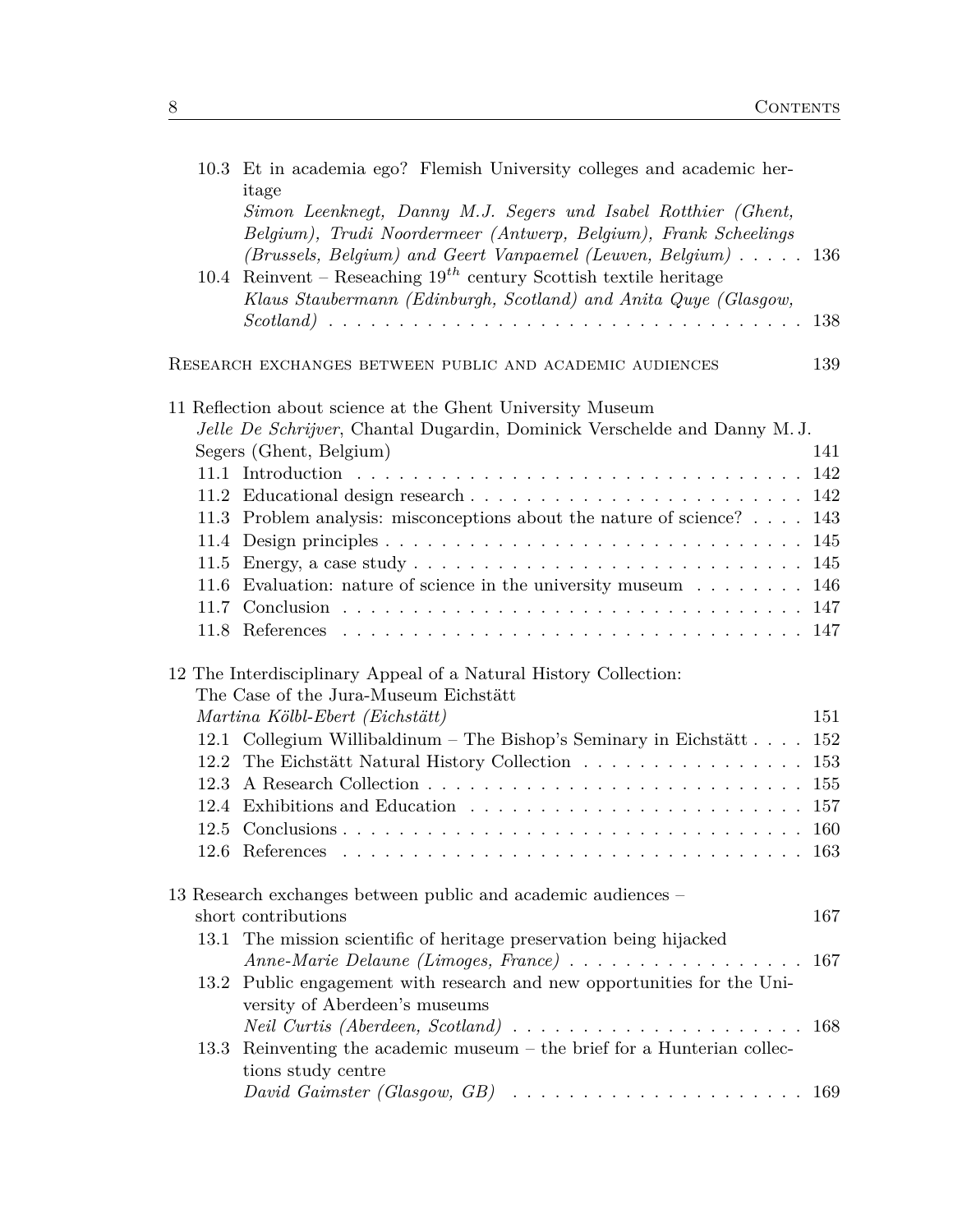|      | 13.4 The museum as a hero, the museum as a tool<br>Marek Bukowski (Gdańsk, Poland) $\ldots \ldots \ldots \ldots \ldots \ldots \ldots$ | 170 |  |  |  |  |  |
|------|---------------------------------------------------------------------------------------------------------------------------------------|-----|--|--|--|--|--|
|      | NEW EXHIBITIONS                                                                                                                       | 171 |  |  |  |  |  |
|      | 14 Sharing heritage and knowledge among university collections: The case of the                                                       |     |  |  |  |  |  |
|      | "Imatges Vives" exhibition                                                                                                            |     |  |  |  |  |  |
|      | Lourdes Cirlot, Santiago Vallmitjana Rico, Isabel Garcia Malet and Pilar Ma-                                                          |     |  |  |  |  |  |
|      | teo Bretos (Barcelona, Spain)                                                                                                         | 173 |  |  |  |  |  |
|      | 174                                                                                                                                   |     |  |  |  |  |  |
|      | 14.2 Genesis and realization of the project                                                                                           | 175 |  |  |  |  |  |
|      |                                                                                                                                       | 175 |  |  |  |  |  |
|      | Area 1. Artistic heritage, dedicated to the visual arts<br>14.3.1                                                                     | 176 |  |  |  |  |  |
|      | 14.3.2 Area 2. Documentary and bibliographic heritage                                                                                 | 176 |  |  |  |  |  |
|      | 14.3.3<br>Area 3. Heritage of objects                                                                                                 | 177 |  |  |  |  |  |
|      |                                                                                                                                       | 177 |  |  |  |  |  |
|      |                                                                                                                                       | 178 |  |  |  |  |  |
| 14.4 | The selection of the University of Barcelona $\ldots \ldots \ldots \ldots$                                                            | 178 |  |  |  |  |  |
|      |                                                                                                                                       | 180 |  |  |  |  |  |
|      | $15$ New exhibitions $-$ short contributions                                                                                          | 183 |  |  |  |  |  |
|      | 15.1 Exhibition center Soihtu - How to squeeze 150 years of university's                                                              |     |  |  |  |  |  |
|      | history into $188 \,\mathrm{m}^2$ ?                                                                                                   |     |  |  |  |  |  |
|      | Janne Vilkuna, Pirjo Vuorinen and Tanja Koskela (Jyväskylä, Finland)183                                                               |     |  |  |  |  |  |
| 15.2 | The new permanent exhibition of the university of Tartu Natural His-                                                                  |     |  |  |  |  |  |
|      | tory Museum: Education based on science of the past and present                                                                       |     |  |  |  |  |  |
|      |                                                                                                                                       | 184 |  |  |  |  |  |
|      |                                                                                                                                       |     |  |  |  |  |  |
|      | TEACHING AND STUDENTS' ENGAGEMENT WITH COLLECTIONS                                                                                    | 185 |  |  |  |  |  |
|      | 16 From showcase to virtual study piece                                                                                               |     |  |  |  |  |  |
|      | Anne Vähätalo and Kaur Jaakma (Aalto, Finland)                                                                                        | 187 |  |  |  |  |  |
| 16.1 |                                                                                                                                       | 187 |  |  |  |  |  |
|      | 16.2 Significance of the collection $\ldots \ldots \ldots \ldots \ldots \ldots \ldots \ldots$                                         | 188 |  |  |  |  |  |
|      | 16.3 Database – documentation $\ldots \ldots \ldots \ldots \ldots \ldots \ldots \ldots$                                               | 189 |  |  |  |  |  |
|      |                                                                                                                                       | 189 |  |  |  |  |  |
|      | 16.5 Computer Aided Design Advance Course                                                                                             | 190 |  |  |  |  |  |
| 16.6 |                                                                                                                                       | 191 |  |  |  |  |  |
|      | 16.6.1                                                                                                                                | 192 |  |  |  |  |  |
|      | 16.6.2                                                                                                                                | 192 |  |  |  |  |  |
|      | 16.6.3                                                                                                                                | 192 |  |  |  |  |  |
|      | 16.6.4                                                                                                                                | 193 |  |  |  |  |  |
|      | 16.6.5                                                                                                                                | 195 |  |  |  |  |  |
|      | 16.6.6                                                                                                                                | 195 |  |  |  |  |  |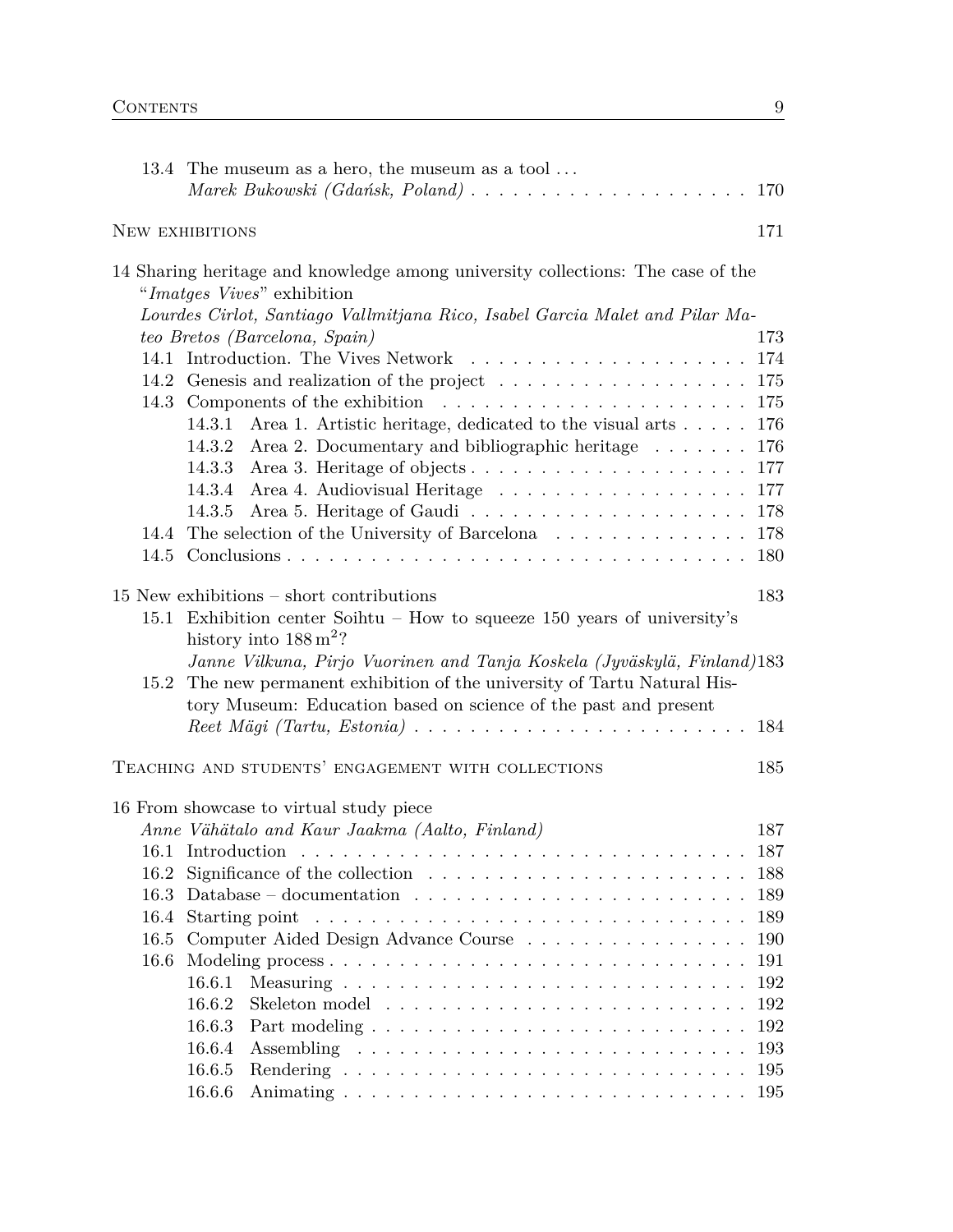|                                                                                                                                   | 16.7 | Conclusion.                                                                                                                                             |            |
|-----------------------------------------------------------------------------------------------------------------------------------|------|---------------------------------------------------------------------------------------------------------------------------------------------------------|------------|
|                                                                                                                                   |      | 17 Explorative teaching – what can objects tell?<br>Judith Blume, Vera Hierholzer and Lisa Regazzoni (Frankfurt/Main)                                   | 199        |
| 18 Teaching and students' engagement with collections - short contributions<br>Photographic archives for student research<br>18.1 |      |                                                                                                                                                         |            |
|                                                                                                                                   | 18.2 | Pilar Irala Hortal (Zaragoza, Spain) $\ldots \ldots \ldots \ldots \ldots \ldots$<br>Exhibition "In the footsteps of science": An example of interaction | 203        |
|                                                                                                                                   |      | between research and heritage<br>Frédérique Andry-Cazin and Santiago Aragon (Paris, France)                                                             | 204        |
|                                                                                                                                   | 18.3 | The Curioni collection: Educational models between "Building science<br>and art"<br>Margherita Bongiovanni and Federica Stella (Torino, Italy)          | 205        |
|                                                                                                                                   |      | 18.4 Wikipedia & University collections: Getting the students involved                                                                                  | 206        |
|                                                                                                                                   |      | CURATING COLLECTIONS                                                                                                                                    | 207        |
|                                                                                                                                   |      | 19 Three Things in one go - Heritage, Research and Dissemination<br>at the Technical University of Denmark                                              |            |
|                                                                                                                                   |      | Laila Zwisler (Kongens Lyngby, Denmark)                                                                                                                 | 209        |
|                                                                                                                                   |      |                                                                                                                                                         | 209        |
|                                                                                                                                   |      |                                                                                                                                                         | 210        |
|                                                                                                                                   |      | 19.2.1                                                                                                                                                  |            |
|                                                                                                                                   |      |                                                                                                                                                         | 212        |
|                                                                                                                                   |      | 19.3.1                                                                                                                                                  | 213        |
|                                                                                                                                   |      |                                                                                                                                                         |            |
|                                                                                                                                   |      | 19.3.2                                                                                                                                                  | 214        |
|                                                                                                                                   |      | 19.3.3<br>Mixed responses for indoor climate                                                                                                            | 214        |
|                                                                                                                                   |      | Chemical platform technology - Flow Injection Analysis (FIA) 215<br>19.3.4<br>19.3.5                                                                    |            |
|                                                                                                                                   |      | Bridge images $\ldots \ldots \ldots \ldots \ldots \ldots \ldots \ldots \ldots \ldots 217$                                                               |            |
|                                                                                                                                   |      |                                                                                                                                                         |            |
|                                                                                                                                   |      |                                                                                                                                                         |            |
|                                                                                                                                   |      |                                                                                                                                                         |            |
|                                                                                                                                   |      | 20 The Virtual Museum of the Faculty of Fine Arts, University of Lisbon<br>Alberto Faria (Lisboa, Portugal)                                             | 223        |
|                                                                                                                                   |      | $20.1$ References<br>.                                                                                                                                  | 225        |
|                                                                                                                                   |      | 21 Scientific and cultural heritage at the Brazilian university                                                                                         |            |
|                                                                                                                                   |      | Ethel R. Handfas and Marcus Granato (Rio de Janeiro, Brasil)                                                                                            | 229<br>230 |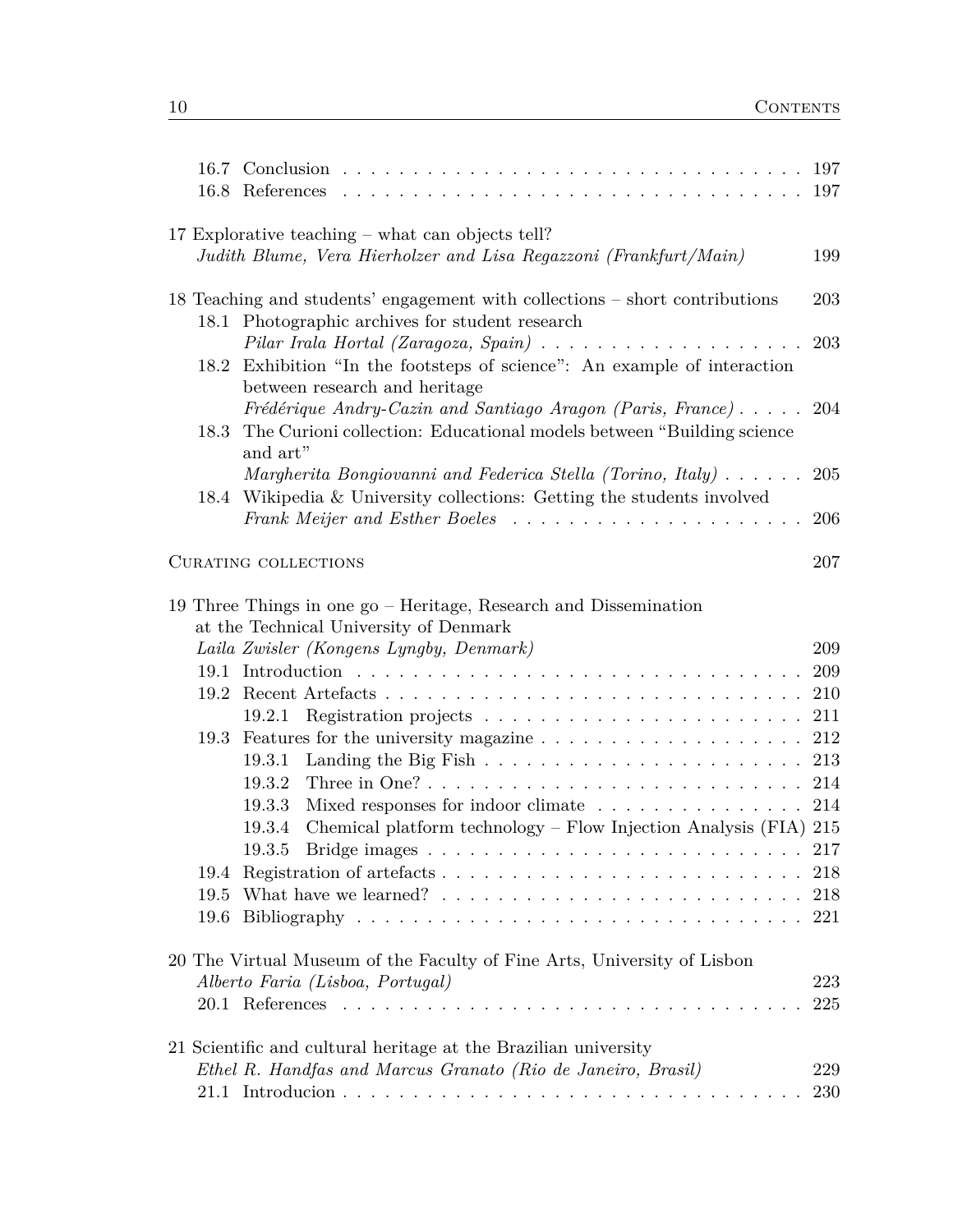|      | 21.2 National Survey of Sets of Science and Technology Objects: Valuing<br>Brazilian Science and Technology Heritage | 231 |
|------|----------------------------------------------------------------------------------------------------------------------|-----|
| 21.3 | The dimension of Science and Technology Heritage at Brazilian Uni-                                                   | 233 |
|      | 21.4 Sets of Science and Technology Objects at Universities - Some Obser-                                            | 237 |
| 21.5 |                                                                                                                      | 238 |
| 21.6 |                                                                                                                      | 239 |
|      | 22 The Collection of Plaster Casts of the Archaeological Institute                                                   |     |
|      | of the University of Hamburg and its Benefit for Students                                                            |     |
|      | Heidi Tauber (Hamburg)                                                                                               | 243 |
|      | 22.1 Introduction to the history of plaster casts                                                                    | 243 |
| 22.2 | The survival of plaster casts in the $19^{th}$ century in Hamburg                                                    | 244 |
|      | 22.3 The arrival of a collection of plaster casts at the University of Hamburg 246                                   |     |
|      | 22.4 Public use of the collection of plaster casts of the of the Archaeological                                      |     |
|      |                                                                                                                      | 248 |
| 22.5 |                                                                                                                      | 250 |
|      |                                                                                                                      |     |
|      | 23 Museum of Medical History Hamburg                                                                                 |     |
|      | Henrik Eßler, Cornelia Pirsig and Antje Zare (Hamburg)                                                               | 255 |
|      |                                                                                                                      | 255 |
|      |                                                                                                                      | 256 |
| 23.3 | The Permanent Exhibition: "The Birth of Modern Medicine"                                                             | 258 |
|      |                                                                                                                      | 260 |
|      |                                                                                                                      |     |
| 23.5 |                                                                                                                      | 262 |
|      |                                                                                                                      | 264 |
|      | 24 Curating collections - short contributions                                                                        | 267 |
| 24.1 | The ten years of "PATSTEC" in France (2003–2013)                                                                     |     |
|      | Laetitia Maison (Bordeaux, France)                                                                                   | 267 |
| 24.2 | Into the $21^{st}$ century: Curating digital collections                                                             |     |
|      | Steph Scholten (Amsterdam, The Netherlands) $\ldots \ldots \ldots \ldots$ 268                                        |     |
| 24.3 | The scientific collections of the Athens University Museum: A critical<br>view                                       |     |
|      | George N. Vlahakis (Patras, Greece), Fay Tsitou, Flora Paparou and                                                   |     |
|      | Panagiotis Lazos (Athens, Greece) $\ldots \ldots \ldots \ldots \ldots \ldots$                                        | 269 |

Universeum Working Group: Recent Heritage of Science Workshop 271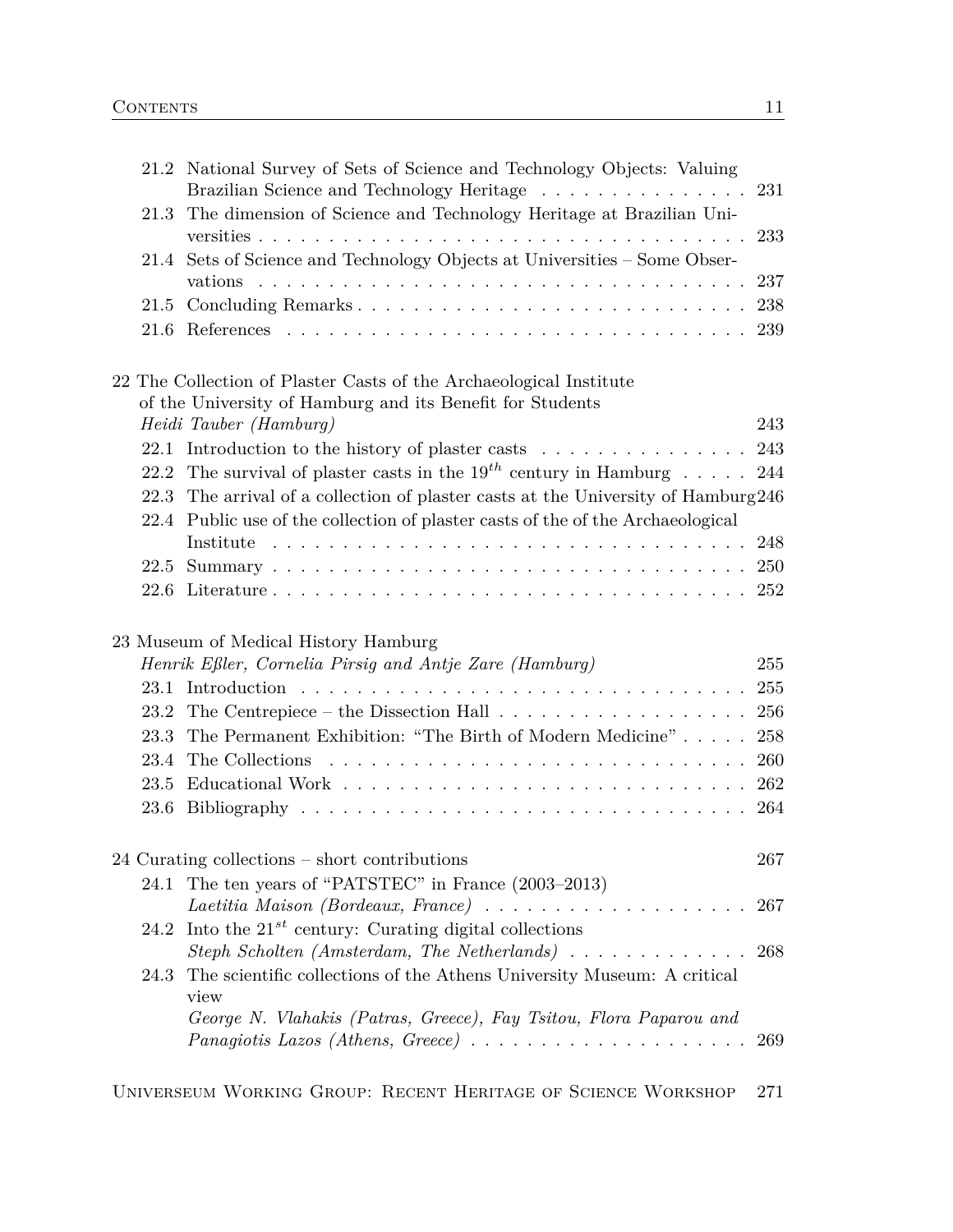|      |        | 25 Universeum Working Group: Recent Heritage of Science (URHS) Workshop         |     |
|------|--------|---------------------------------------------------------------------------------|-----|
|      |        | Roland Wittje (Regensburg)                                                      | 273 |
| 25.1 |        | Selection criteria for recent material heritage of science at universities      | 273 |
|      | 25.1.1 | Selection criteria related to the historical significance of objects 274        |     |
|      | 25.1.2 | Conservation and preservation criteria $\ldots \ldots \ldots \ldots$            | 275 |
|      | 25.1.3 |                                                                                 | 276 |
|      |        | XV UNIVERSEUM, HAMBURG 2014                                                     | 277 |
|      |        | 26Programme – XV Universeum, Hamburg 2014                                       |     |
|      |        | Gudrun Wolfschmidt (Hamburg)                                                    | 279 |
|      | 26.0.4 | $\text{SOC}$ – Programme Committee $\ldots \ldots \ldots \ldots \ldots$         | 279 |
|      |        |                                                                                 | 279 |
|      | 26.0.6 |                                                                                 | 279 |
| 26.1 |        |                                                                                 | 280 |
|      | 26.1.1 |                                                                                 | 280 |
|      | 26.1.2 | 1. Session: Conservation and scientific research on Collections                 | 281 |
|      | 26.1.3 | 2. Session: Heritage and research in history of science                         | 281 |
| 26.2 |        |                                                                                 | 282 |
|      | 26.2.1 | 3. Session: Networks inside and outside universities                            | 282 |
|      | 26.2.2 | 4. Session: Research exchanges between public and academic                      |     |
|      |        | audiences                                                                       | 283 |
|      | 26.2.3 |                                                                                 | 283 |
|      | 26.2.4 |                                                                                 | 284 |
|      | 26.2.5 | 6. Session: Teaching and students' engagement with collections 285              |     |
|      |        |                                                                                 | 285 |
|      | 26.3.1 | Workshop – Working Groups $\dots \dots \dots \dots \dots \dots$                 | 285 |
|      | 26.3.2 |                                                                                 | 286 |
|      | 26.3.3 | Universeum General Assembly 286                                                 |     |
|      | 26.3.4 | Suggestion for visits on Sunday $\ldots \ldots \ldots \ldots \ldots \ldots 287$ |     |
|      |        | 26.4 Participants Universeum, Hamburg, June 2014 289                            |     |
|      |        | 27Links to Hamburg University Collections                                       |     |
|      |        | Gudrun Wolfschmidt (Hamburg)                                                    | 293 |
|      |        | 27.1 Museums and Collections of Hamburg University                              | 293 |
|      | 27.1.1 | Astronomy, History of Science, Chemistry, Physics, DESY                         | 294 |
|      | 27.1.2 |                                                                                 | 294 |
|      | 27.1.3 |                                                                                 | 295 |
|      | 27.1.4 | Geo Science: Palaeontology and Mineralogy                                       | 295 |
|      | 27.1.5 |                                                                                 | 295 |
|      |        | 27.2 Web Links to University Museum Societies and Scientific Instruments 296    |     |